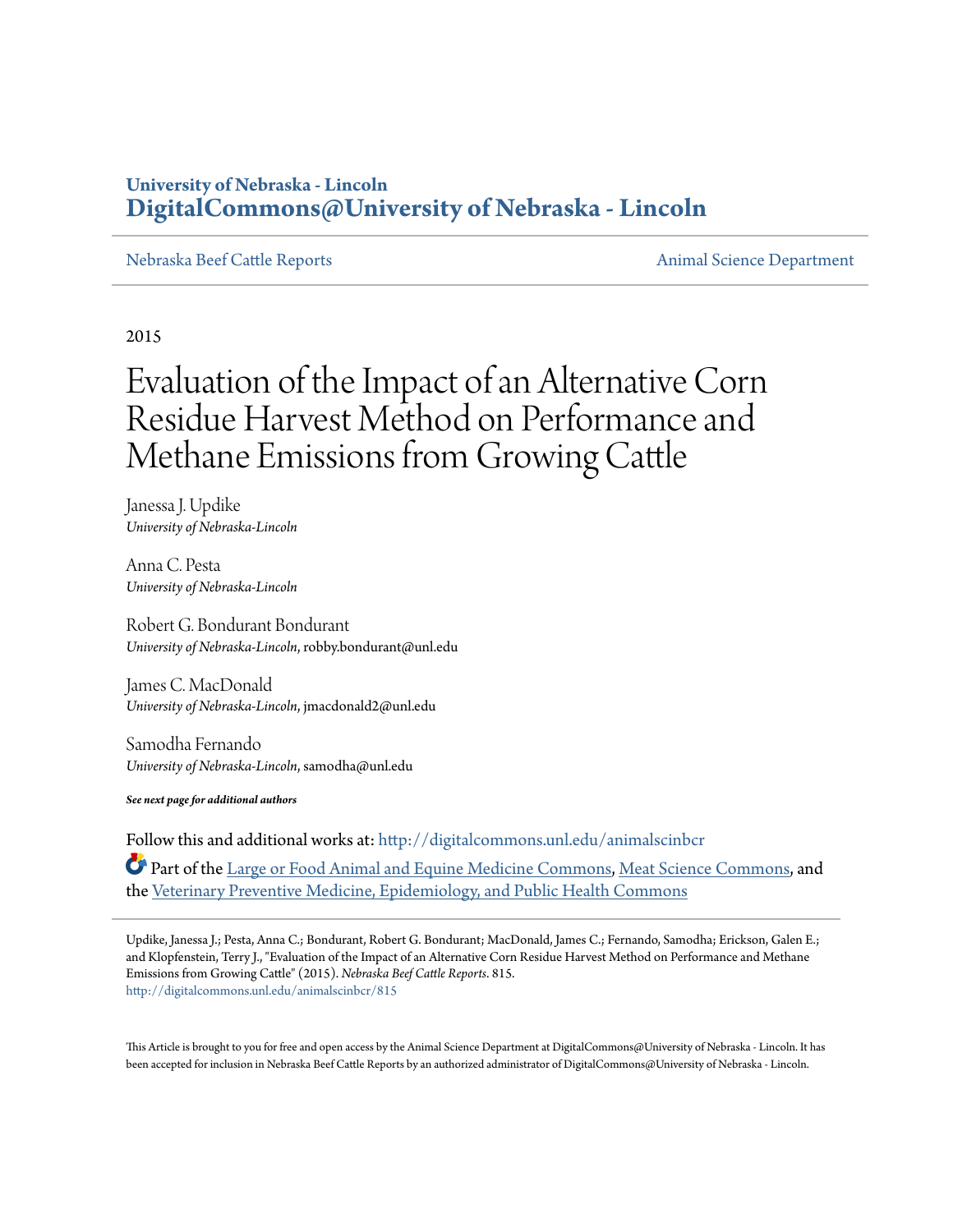#### **Authors**

Janessa J. Updike, Anna C. Pesta, Robert G. Bondurant Bondurant, James C. MacDonald, Samodha Fernando, Galen E. Erickson, and Terry J. Klopfenstein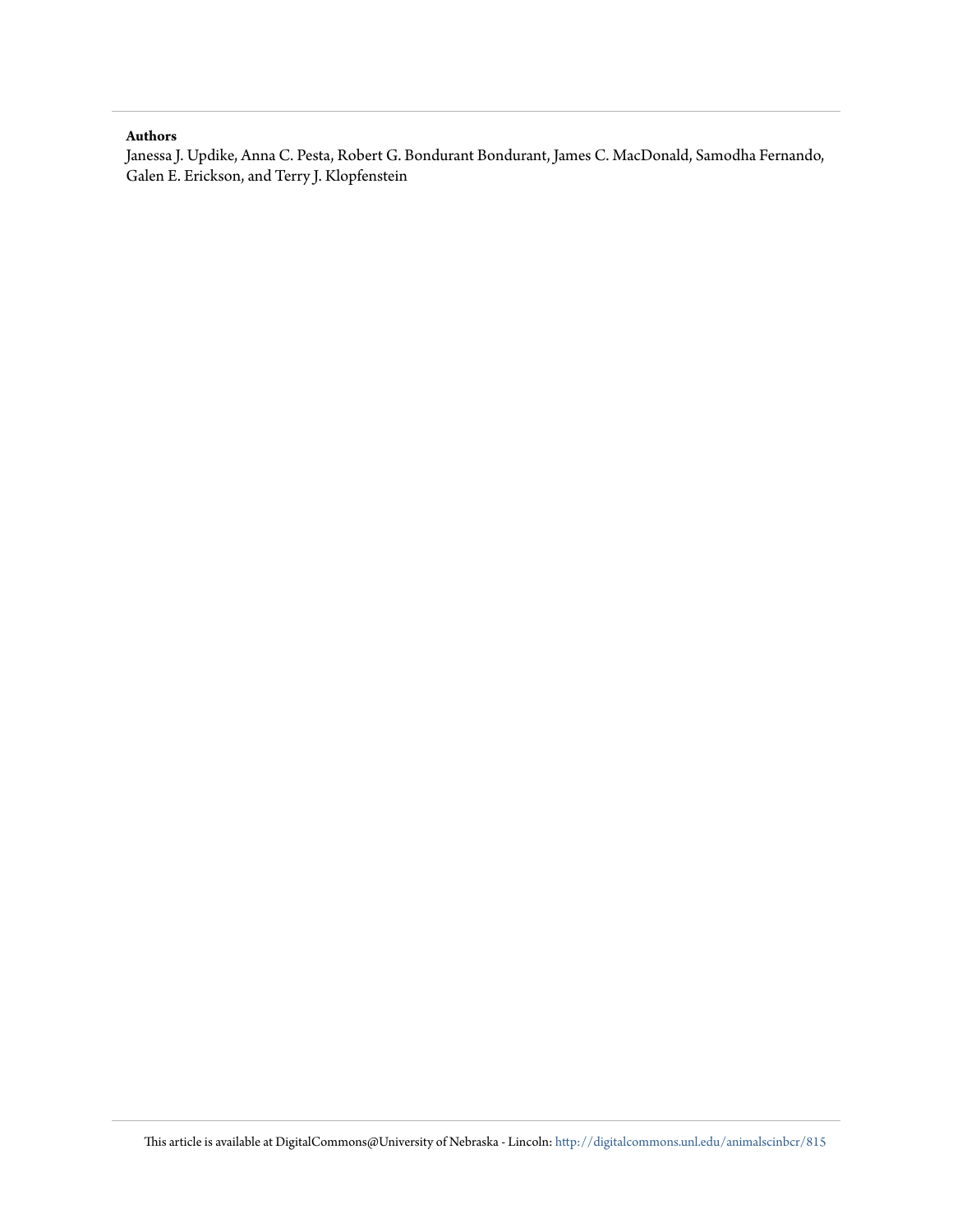## **Evaluation of the Impact of an Alternative Corn Residue Harvest Method on Performance and Methane Emissions from Growing Cattle**

**Janessa J. Updike Anna C. Pesta Robert G. Bondurant Jim C. MacDonald Samodha Fernando Galen E. Erickson Terry J. Klopfenstein<sup>1</sup>**

#### **Summary**

*A growing study was conducted to evaluate the impact of alternative corn residue harvesting methods and inclusion of Rumensin® on performance and methane to carbon dioxide ratio (CH4 :CO2 ) of steers. Use of the alternative harvesting method resulted in greater ADG and improved F:G ratio than traditionally harvested cornstalks. Rumensin increased ADG and improved DMI; however, it did not have an impact on F:G ratio. Altering the composition of baled corn residue did affect CH4 :CO2 , while inclusion of Rumensin, whether included in the diet on a constant or rotational basis, had no impact.* 

#### **Introduction**

There is a significant potential for the utilization of corn residues as feed. The increase in corn production in recent years has resulted in an increased availability of residue for cattle producers. With increased residue, there have been advancements in harvesting methods allowing producers to alter the composition of plant parts available in the bale. New harvest methods now allow the producer to decrease the amount of the stalk in the bale compared to conventional baling. Studies have shown the digestibility of corn plant parts differ, with the husk being the most digestible and the stalk being the least digestible (*2012 Nebraska Beef Cattle Report,* pp. 11-12). The benefit of being able to alter the composition of plant parts in the bale is to improve the quality of harvested corn residue. Our objective was to determine if one of the new harvest methods results in an improvement in the performance of growing steers and to determine the effect that these differing feeds have on methane to carbon dioxide ratio.

#### **Procedure**

An 89-day growing study was conducted utilizing 60 crossbred steers (initial BW=  $683 \pm 61$  lb) that were individually fed with the Calan gate system. Steers were limit-fed a diet of 50% alfalfa and 50% Sweet Bran® at 2% of BW for five days prior to the start of the trial to reduce variation in gut fill. Three consecutive weights were collected, utilizing the average as initial BW. Steers were blocked into 10 blocks according to initial BW, assigned randomly to one of six treatments within block; with 10 steers per treatment. Steers were implanted with Ralgro® on day 1 of the trial. Six forage-based treatment diets consisted of one of four forages: sorghum silage, corn stalks, husklage, and ensiled husklage (Table 1). Two additional ensiled husklage diets were included,

**Table 1. Composition of growing diets (DM basis).**

one with no Rumensin for the duration of the study, and one which included Rumensin (200mg/head/ day) on a rotational basis in threeweek intervals. All the diets included SoyPass® and Sweet Bran. SoyPass was included in the diets to meet or exceed metabolizable protein requirements. The Sweet Bran was included to improve the palatability of the dry residues and to supply rumen degradable protein.

The husklage was produced with the use of a John Deere 569 round baler that was modified with the Hillco single pass round bale system (SPRB). This modification to the baler allows the baler to connect to the combine, where it collects the residue as it passes through the combine. This allows the producer to harvest both corn and residue in one pass through the field. The husklage had an average DM of 60%. The residue collected was 27% leaf, 17% husk, 42% cob, and 14% upper stem. Ensiled husklage was produced by adding water to the husklage to a DM content of 35% and bagging in an agricultural bag for a minimum of 30 days prior to initiation of the experiment.

Feed refusals were collected and weighed weekly, then dried in 140°F

|                       | Sorghum |            |          | Ensiled    | Ensiled    |
|-----------------------|---------|------------|----------|------------|------------|
| Ingredient, % of DM   | Silage  | Cornstalks | Husklage | Husklage + | Husklage - |
|                       |         |            |          |            |            |
| Sorghum silage        | 62.0    |            |          |            |            |
| Cornstalks            |         | 62.0       |          |            |            |
| Husklage              |         |            | 62.0     |            |            |
| Ensiled husklage      |         |            |          | 62.0       | 62.0       |
| Sweet Bran            | 30.0    | 30.0       | 30.0     | 30.0       | 30.0       |
| SoyPass               | 3.0     | 3.0        | 3.0      | 3.0        | 3.0        |
| Fine-ground corn      | 3.31    | 3.44       | 3.44     | 3.44       | 3.45       |
| Limestone             | 1.18    | 1.05       | 1.05     | 1.05       | 1.05       |
| Tallow                | 0.13    | 0.13       | 0.13     | 0.13       | 0.13       |
| Salt                  | 0.3     | 0.3        | 0.3      | 0.3        | 0.3        |
| Trace mineral         | 0.05    | 0.05       | 0.05     | 0.05       | 0.05       |
| Vitamin A-D-E         | 0.02    | 0.02       | 0.02     | 0.02       | 0.02       |
| Rumensin <sup>1</sup> | 0.01    | 0.01       | 0.01     | 0.01       |            |

<sup>1</sup>Diets containing Rumensin were formulated to provide 200 mg/steer daily.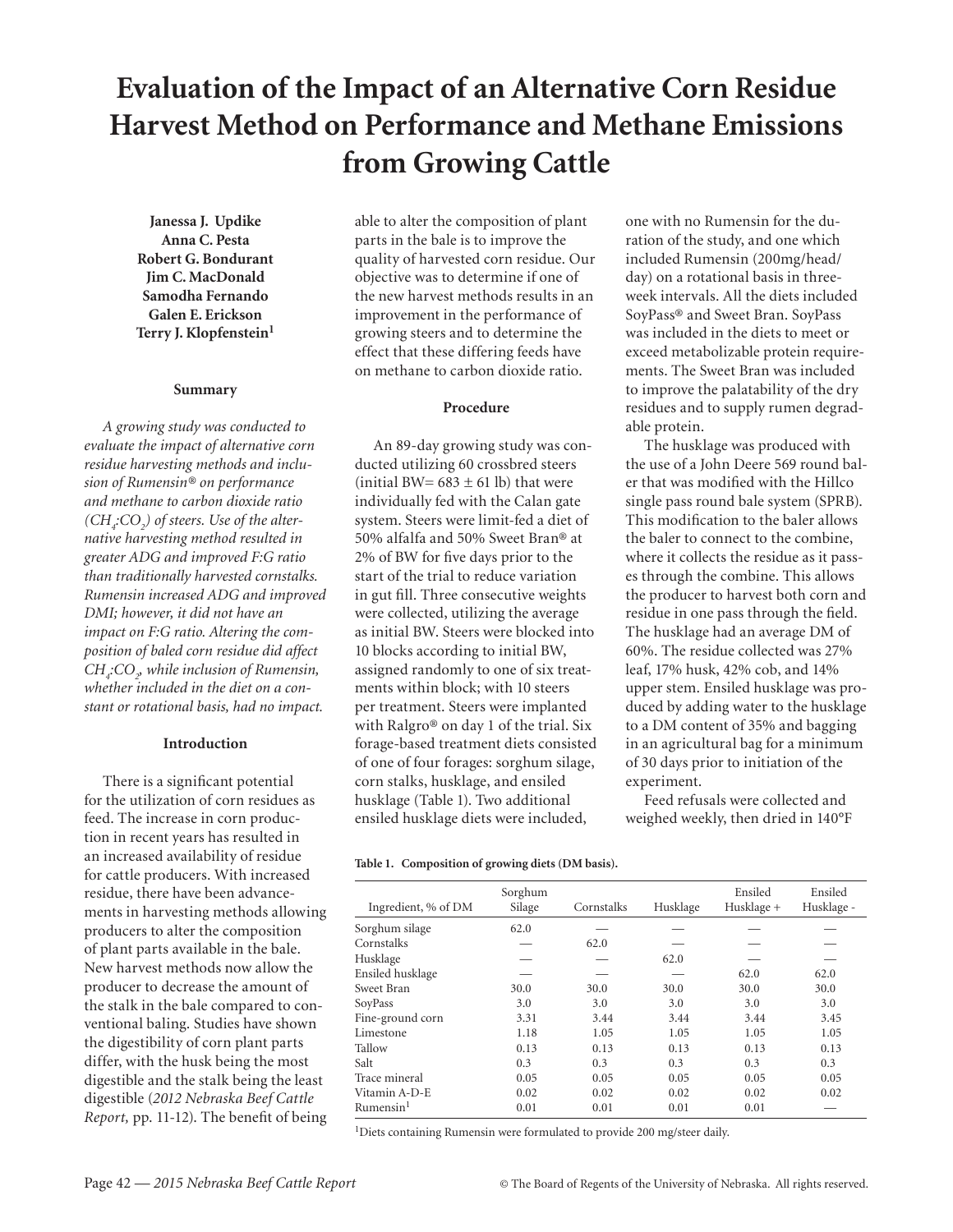Table 2. Effects of forage with or without the inclusion of Rumensin on growing cattle performance and  $\text{CH}_{4}\text{:CO}_{2}$ 

| Item                    | Sorghum<br>Silage  | Cornstalks         | Husklage            | Ensiled<br>Husklage   | Ensiled<br>Husklage      | Ensiled<br>Husklage   | <b>SE</b> | P-value    |
|-------------------------|--------------------|--------------------|---------------------|-----------------------|--------------------------|-----------------------|-----------|------------|
| Rumensin <sup>1</sup>   | ÷                  | $^{+}$             | ┶                   | $\pm$                 | $\overline{\phantom{a}}$ | $+/-$                 |           |            |
| Initial BW, lb          | 682                | 680                | 682                 | 691                   | 682                      | 680                   |           | 0.53       |
| Ending BW, lb           | 973 <sup>a</sup>   | 837 <sup>d</sup>   | 878 <sup>c</sup>    | $916^{b}$             | 879 <sup>c</sup>         | $874^{\circ}$         | 11        | ${}< 0.01$ |
| ADG, lb                 | 3.27 <sup>a</sup>  | 1.76 <sup>d</sup>  | 2.20 <sup>c</sup>   | $2.52^{b}$            | 2.21 <sup>c</sup>        | 2.17 <sup>c</sup>     | 0.11      | ${}< 0.01$ |
| DMI, lb                 | 21.06 <sup>a</sup> | 13.87 <sup>d</sup> | 14.01 <sup>cd</sup> | 16.97 <sup>b</sup>    | 14.98 <sup>cd</sup>      | $15.54^{bc}$          | 0.67      | ${}< 0.01$ |
| F:G, lb/lb <sup>2</sup> | 6.41 <sup>a</sup>  | 7.84 <sup>c</sup>  | 6.37 <sup>a</sup>   | 6.73ab                | $6.73^{ab}$              | 7.15 <sup>b</sup>     |           | ${}< 0.01$ |
| $CH$ : $CO3$            | 0.092 <sup>a</sup> | 0.078c             | 0.084 <sup>b</sup>  | $0.088$ <sup>ab</sup> | 0.090 <sup>a</sup>       | $0.088$ <sup>ab</sup> | 0.002     | ${}< 0.01$ |

1Rumensin + = diet contained Rumensin at 200mg/hea/day; Rumensin - = diet did not contain Rumensin; Rumensin +/- = Rumensin was rotated in and out of the diet every three weeks.

 ${}^{2}CH_{4}$ :CO<sub>2</sub> = methane to carbon dioxide ratio; average of six time points during feeding period.<br><sup>3</sup> Analyzed as gain to feed.

a-d<sub>Means</sub> within a row without a common superscript are different,  $(P < 0.05)$ .

forced air oven for 48 hours to calculate an accurate DMI for individual steers. At the conclusion of the study, steers were again limit-fed for five days, the same diet as prior to the start of the trial. Weights were collected for three consecutive days and averaged to determine an accurate ending BW.

An *in vitro* procedure was performed twice in order to obtain an *in vitro* organic matter digestibility (IVOMD) on the husklage and ensiled husklage. Samples were dried in a 140°F oven for 48 hours, then ground through a 1-mm screen. An assay for *in vitro* OM (IVOMD) digestibility was then performed on the samples. Test tubes contained 0.5 grams of sample and 50mL of an inoculum. The inoculum for the procedure was a combination of rumen fluid from two donor steers that were fed a 70:30 forage: concentrate diet (DM-basis). Rumen fluid was filtered through four layers of cheesecloth to eliminate excess feed particles. The filtered rumen fluid was then put into separatory funnels and placed into a water bath in order to further separate small feed particles. McDougall's buffer was mixed into the rumen fluid at a 1:1 ratio, along with the inclusion of 1 gram of urea/L of buffer.

Once the test tubes were filled, they were placed in a water bath at 102°F for 48 hours to allow fermentation. To end the fermentation, each test tube received 6 mL of 20% HCL and 2mL of 5% pepsin solution. Tubes were then returned to the water bath for an

additional 24 hours. At the end of the 24 hours the tubes were removed from the water bath and the residue was filtered through a non-ash filter. Filters were ashed at 600°C for a minimum of six hours.

To facilitate the collection of respired air by the cattle to be analyzed for methane and carbon dioxide, the individual Calan gate bunks were partially enclosed and outfitted with a small air pump that was used to gradually fill a gas collection bag. Gas collection was conducted at the time of feeding and gas sample bags were filled with air at a constant rate over approximately 10 minutes, once per week. Gas samples were collected only while steers were in their bunks. The collected gas consisted of a mixture of respired gasses and ambient air and was analyzed within 24 hours for concentration of methane and carbon dioxide in ppm using a gas chromatograph. Methane data are expressed as a ratio of methane to carbon dioxide  $(\mathrm{CH}_4\text{:}CO_2)$  where  $\mathrm{CO}_2$  can be used as an internal marker since its production is relatively constant across cattle of similar size, type, and production level. Gas samples were collected from each steer approximately once per week throughout the feeding period.

Data were analyzed in the Mixed Procedures of SAS (SAS Institute, Inc., Cary, N.C.), with individual steer serving as the experimental unit. The model included treatment and weight block. The  $\mathrm{CH}_4\text{:} \mathrm{CO}_2$  was analyzed as a repeated measure with six weekly measurements per steer.

#### **Results**

#### *Effect of Forage Type*

To evaluate the effects of forage type, comparisons were made only within diets which contained Rumensin for the entire feeding period. Steers fed sorghum silage had the greatest DMI and ADG compared to forage types  $(P < 0.01$ ; Table 2). These steers consequently had the heaviest ending BW  $(P < 0.01)$ , as they were consuming higher quality forage and at greater amounts. Steers consuming husklage had greater ADG, DMI, and an improved F:G ratio (*P* < 0.01) compared to the steers that were fed cornstalks. The cornstalks resulted in the lowest DMI, ADG, and greatest F:G ratio (*P* < 0.01). The John Deere SPRB appears to have been successful in improving the quality of residue that was baled, probably because the stalk was not collected in the bale. However, steers consuming husklage and ensiled husklage refused 5-8% of their daily feed offering vs. 2% for the cornstalks. Visual observation indicated they refused primarily the cob. Ensiling the husklage increased DMI and ADG (*P <* 0.05) but did not change F:G ratio  $(P = 0.13)$  compared to husklage that was not ensiled. The fact that feed conversion was not improved was supported by the *in vitro* digestibility analysis. The IVOMD of the husklage averaged 41.57% with the ensiled husklage averaging 36.74%. The  $\mathrm{CH}_4\text{:}CO_2$  results closely resemble the performance data. Steers fed

(Continued on next page)